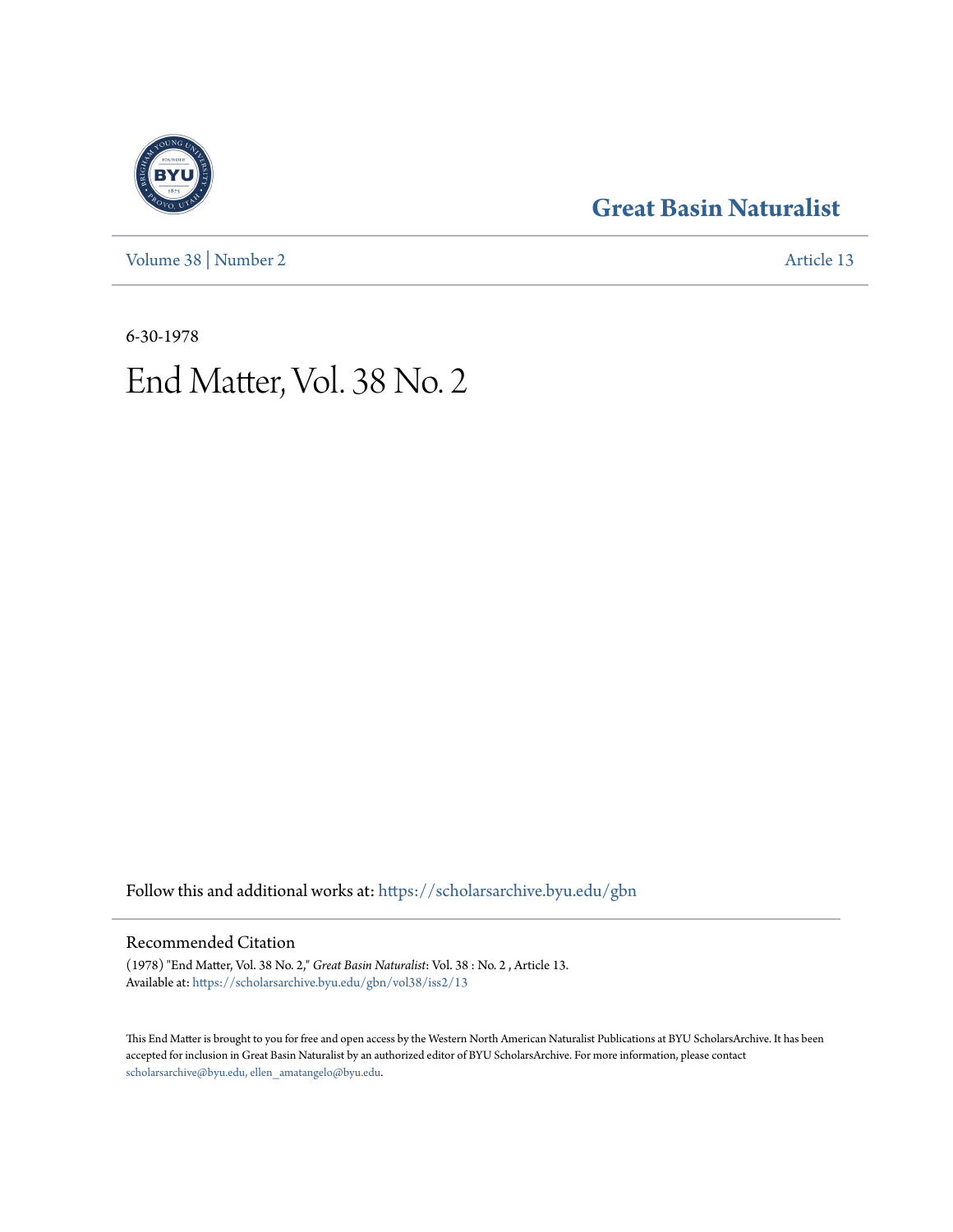#### NOTICE TO CONTRIBUTORS

Original manuscripts in English pertaining to the biological natural history of western North America and intended for publication in the Great Basin Naturalist should be di rected to Brigham Young University, Stephen L. Wood, Editor, Great Basin Naturalist, Provo, Utah 84602. Those intended for the Great Basin Naturalist Memoirs should be similarly directed, but these manuscripts are not encumbered by a geographical restriction.

Manuseripts. Two copies of manuscripts are required. They should be typewritten, double spaced throughout on one side of the paper, with margins of at least one inch on all sides. Use a recent issue of either journal as a format, and the Council of Biology Editors Stifle Manual, Third Edition (AIBS 1972) in preparing the manuscript. An abstract, about 3 percent as long as the text, but not exceeding 200 words, written in accordance with Biological Abstracts guidelines, should precede the introductory paragraph of each article. Authors may recommend one or two reviewers for their article. All manuscripts re ceive a critical peer review by specialists in the subject area of the manuscript under consideration.

Manuscripts that are accepted and that are less than 100 printed pages in length will automatically be assigned to the *Great Basin Naturalist*. Those manuscripts larger than 100 printed pages in length will be considered for the *Memoirs* series.

Illustrations and Tables. All illustrations and tables should be made with a view toward having them appear within the limits of the printed page. Illustrations that form part of an article should accompany the manuscript. Illustrations should be prepared for reduction by the printer to either a single-column (2 5/8 inches) or double-column (5 1/2 inches) width, with the length not exceeding 7 1/2 inches.

Costs Borne by Contributor. Contributors to the Great Basin Naturalist should be prepared to donate from \$10 to \$30 per printed page toward publication of their article (in addition to reprint costs outlined in the schedule below). Authors publishing in the Great Basin Naturalist Memoirs may be expected to contribute \$35 per printed page in addition to the cost of printed copies they purchase. No printed copies are furnished free of charge. A price list for reprints and an order form are sent with the galley proof to contributors.

#### Reprint Schedule of the Great Basin Naturalist

|            | $2$ pp. | 4 pp. | $6$ pp. |      | $8$ pp. $10$ pp. | $12$ pp. | Each       |
|------------|---------|-------|---------|------|------------------|----------|------------|
| 100 copies | \$20    | \$24  | \$28    | \$32 | \$36             | \$40     | additional |
| 200 copies | 28      | 32    | 36      | 40   | 44               | 48       | 2 pp.      |
| 300 copies | 36      | 40    |         | 48   | 52               | 56       | \$4        |

#### **Great Basin Naturalist Memoirs**

No. 1 The birds of Utah. By C. L. Hayward, C. Cottam, A. M. Woodbury, H. H. Frost.  $$10.$ 

No. 2 Intermountain biogeography: A symposium. By K. T. Harper, J. L. Reveal, et al. \$15.